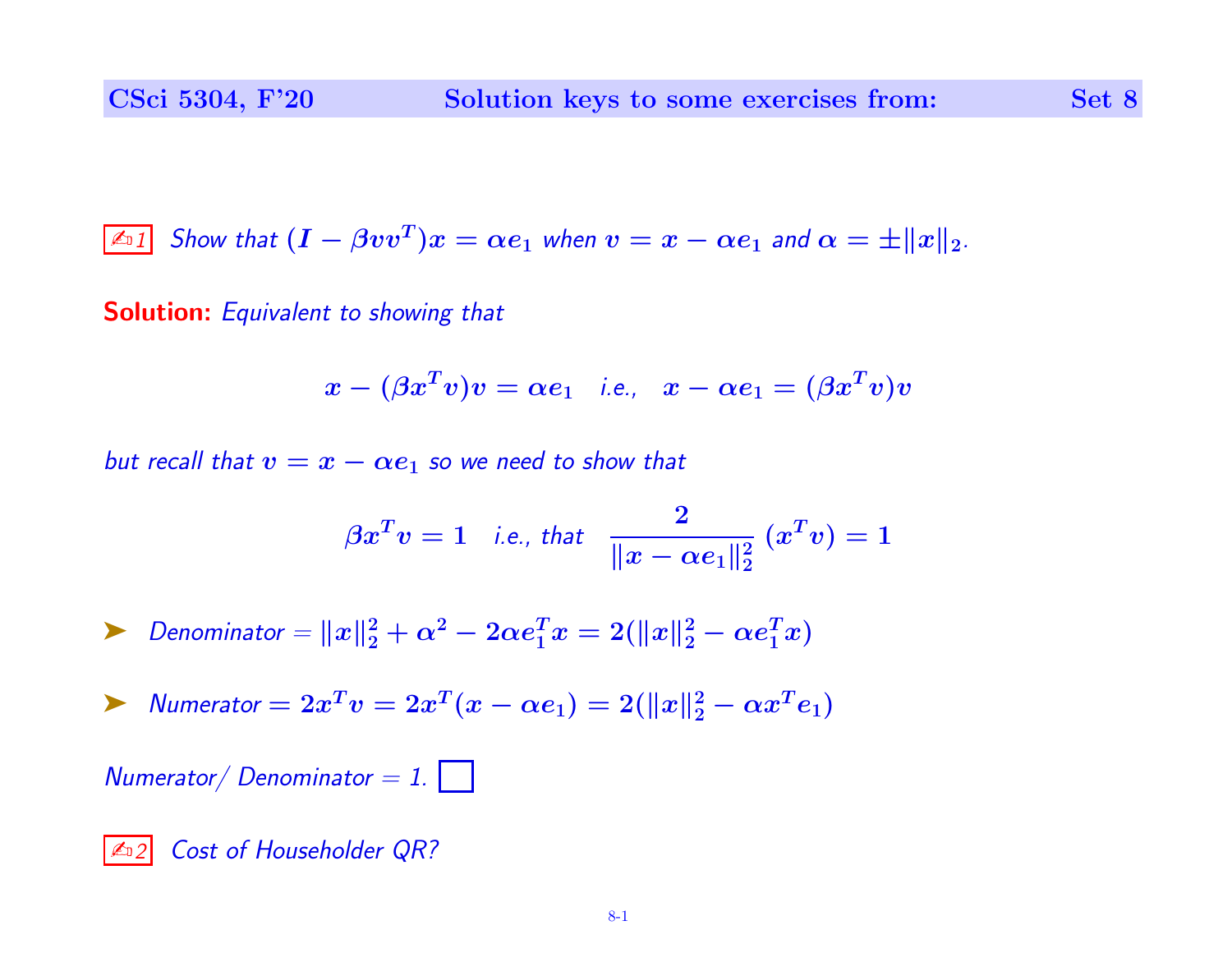**Solution:** Look at the algorithm: each step works in rectangle  $\bm{X}(\bm{k}:\bm{m},\bm{k}:\bm{n})$ . Step  $\bm{k}$  : twice  $2(m-k+1)(n-k+1)$ 

$$
T(n) = \sum_{k=1}^{n} 4(m - k + 1)(n - k + 1)
$$
  
=  $4 \sum_{k=1}^{n} [(m - n) + (n - k + 1)](n - k + 1)$   
=  $4[(m - n) * \frac{n(n + 1)}{2} + \frac{n(n + 1)(2n + 1)}{6}]$   
 $\approx (m - n) * 2n^2 + 4n^3/3$   
=  $2mn^2 - \frac{2}{3}n^3$ 

 $|\mathbb{Z}_3|$  Suppose you know the norms of each column of  $X$  at the start. What happens to each of the norms of  $X(2:m,j)$  for  $j=2,\cdots,n$ ? Generalize this to step  $k$  and obtain a procedure to inexpensively compute the desired norms at each step.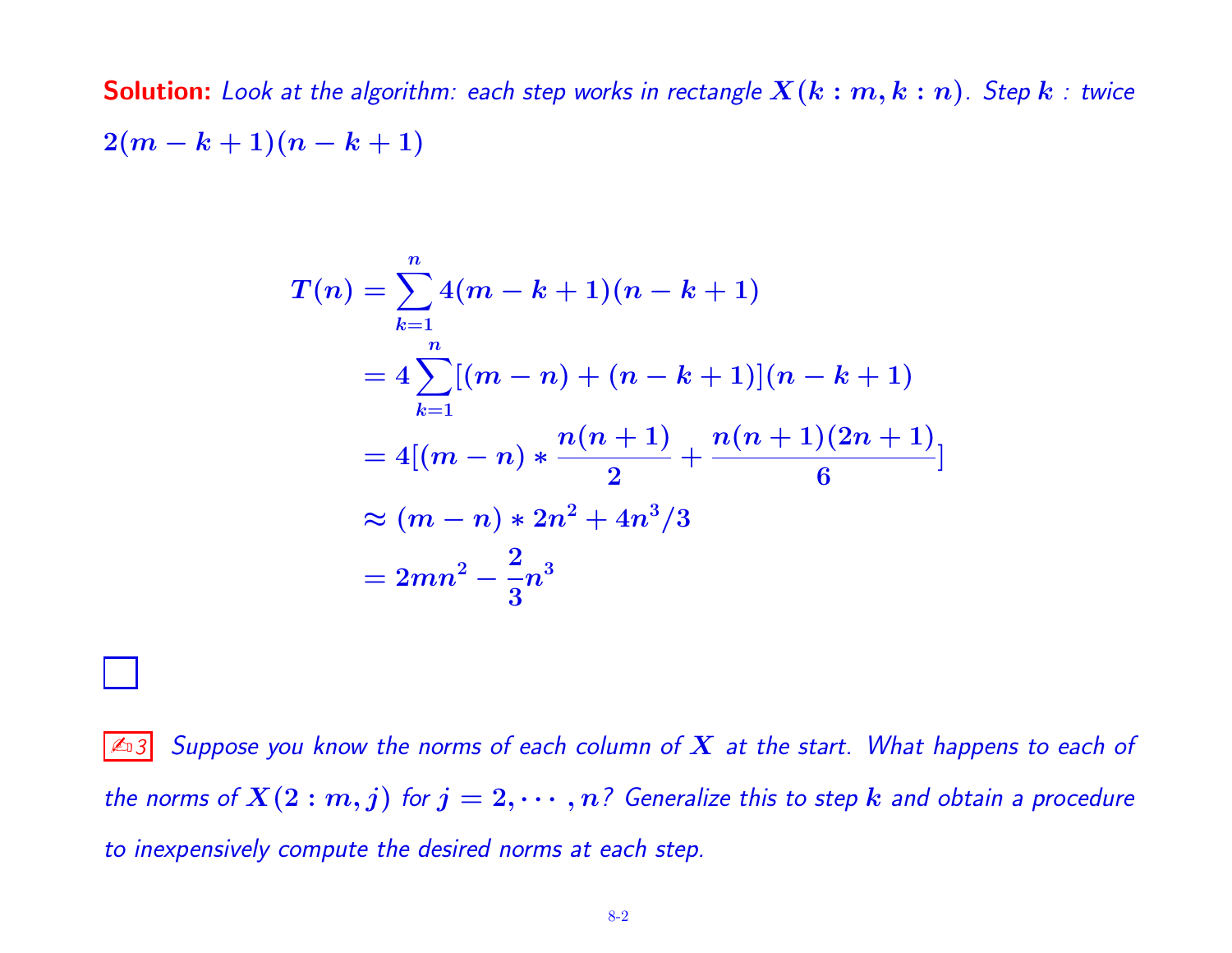**Solution:** The trick that is used is that the 2-norm of each column does not change thoughout the algorithm. This is simple to see because each column is multiplied by a Householder transformation  $P_k$  at each step. These Householder transformations are unitary and preserve the length. The square of the 2-norm of  $\bm{X}(\bm{k}:\bm{n},j)$  (solid red lines in Figure) is the original square of the 2-norm of  $X(k:n,j)$  minus the square of the 2-norm of  $X(1:k-1,j)$  (dashed red lines in Figure). (solid red lines in Figure) In order to update  $\|X(k:n, j)\|^2$  – all we have to do is subtract  $|X(k-1,j)|^2$  at each step  $k$ . This costs very little. ● ● ● ●  $1 - 1 - 1$ ● ● ● ● **X(k:m,k:n)**